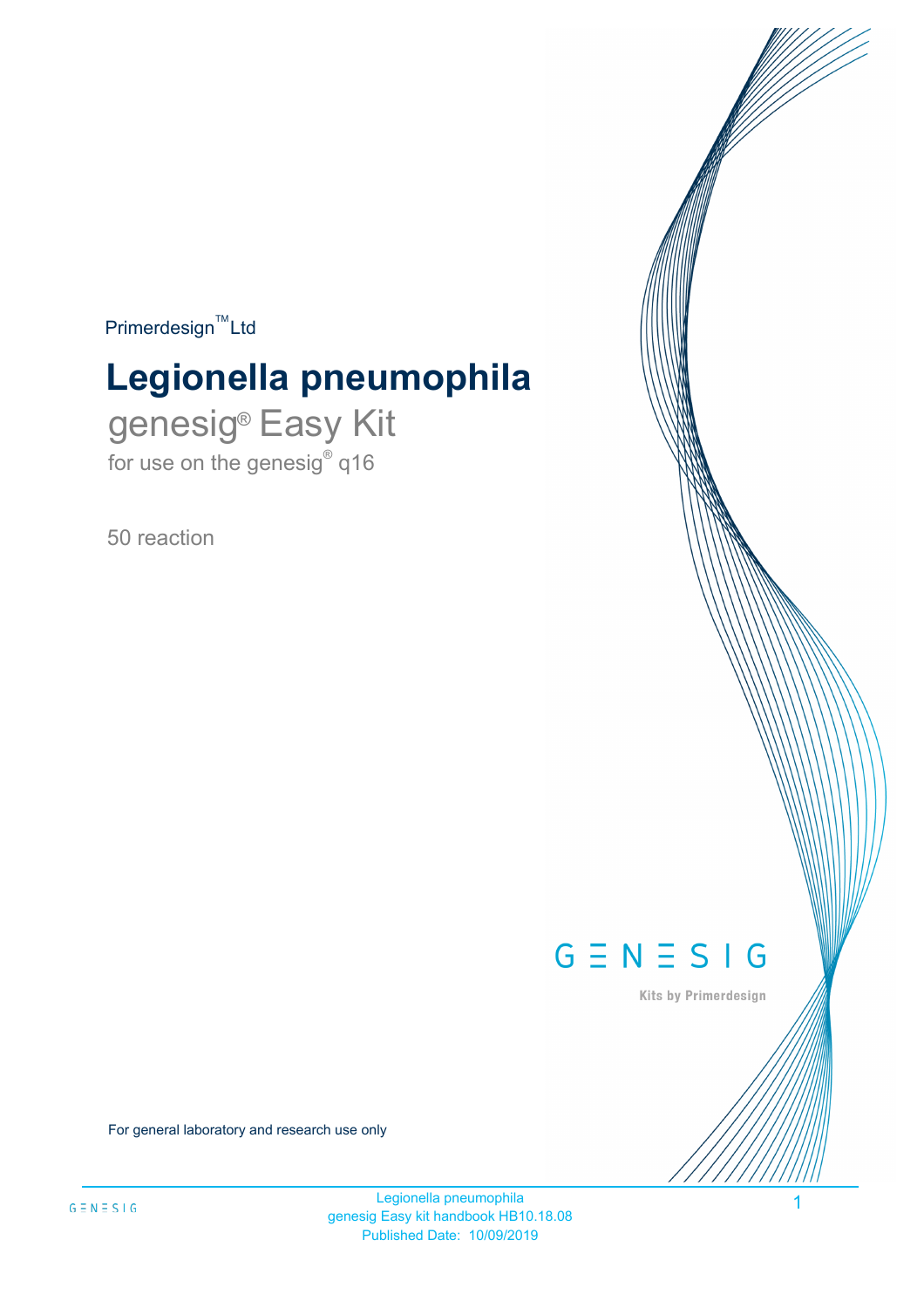## genesig® Easy: at a glance guide

#### **For each DNA test**

| Component                  | Volume          | Lab-in-a-box pipette |  |
|----------------------------|-----------------|----------------------|--|
| L.pneumophila reaction mix | 10 <sub>µ</sub> |                      |  |
| <b>Your DNA sample</b>     | 10 <sub>µ</sub> |                      |  |

#### **For each positive control**

| Component                  | Volume   | Lab-in-a-box pipette |  |
|----------------------------|----------|----------------------|--|
| L.pneumophila reaction mix | $10 \mu$ |                      |  |
| Positive control template  | $10 \mu$ |                      |  |

#### **For each negative control**

| Component                  | Volume          | Lab-in-a-box pipette |  |
|----------------------------|-----------------|----------------------|--|
| L.pneumophila reaction mix | 10 <sub>µ</sub> |                      |  |
| <b>Water</b>               | 10 <sub>µ</sub> |                      |  |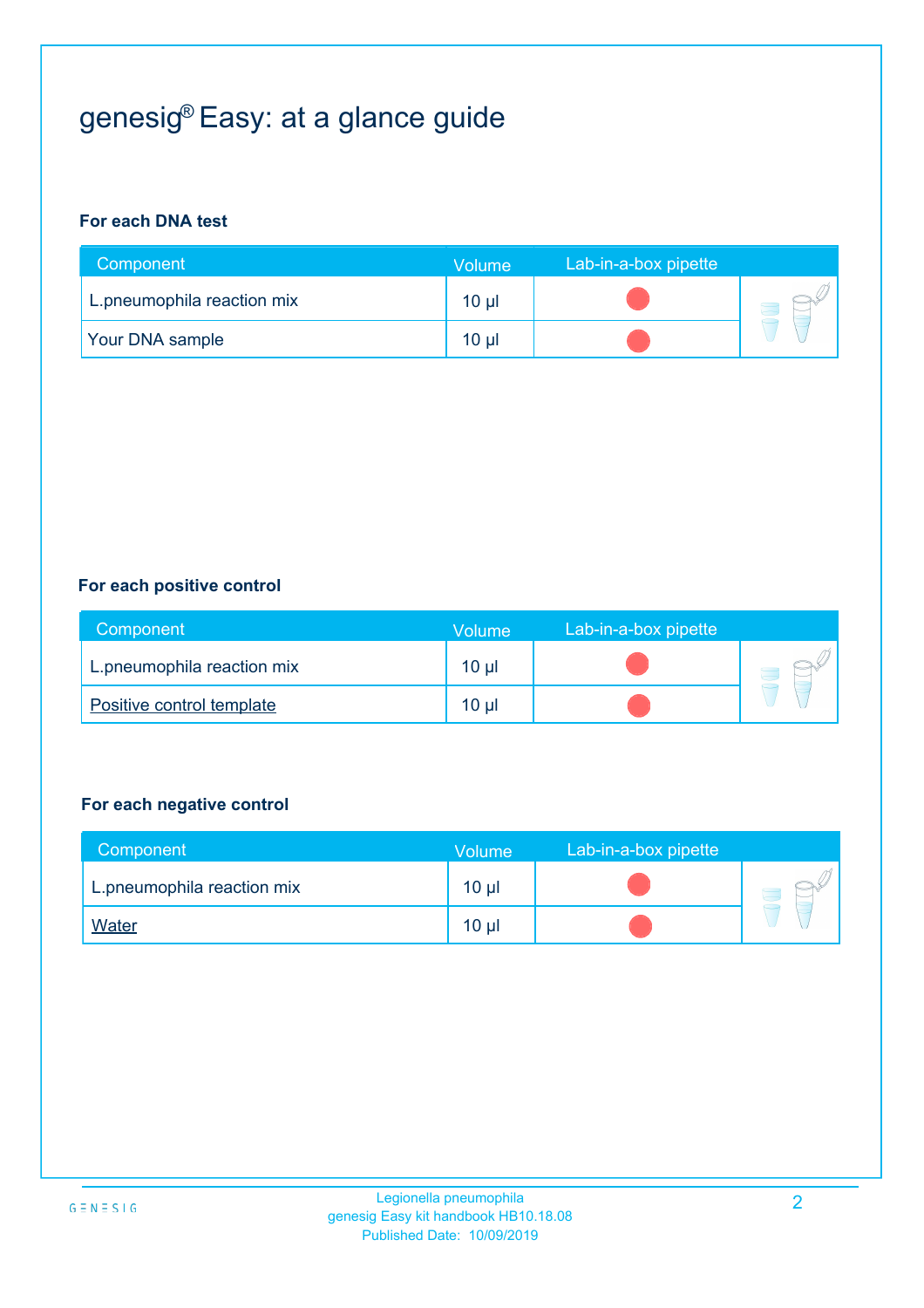## Kit Contents



## Reagents and equipment to be supplied by the user

#### **genesig® q16 instrument**

#### **genesig® Easy Extraction Kit**

This kit is designed to work well with all processes that yield high quality RNA and DNA but the genesig Easy extraction method is recommended for ease of use.

#### **genesig® Lab-In-A-Box**

The genesig Lab-In-A-Box contains all of the pipettes, tips and racks that you will need to use a genesig Easy kit. Alternatively if you already have these components and equipment these can be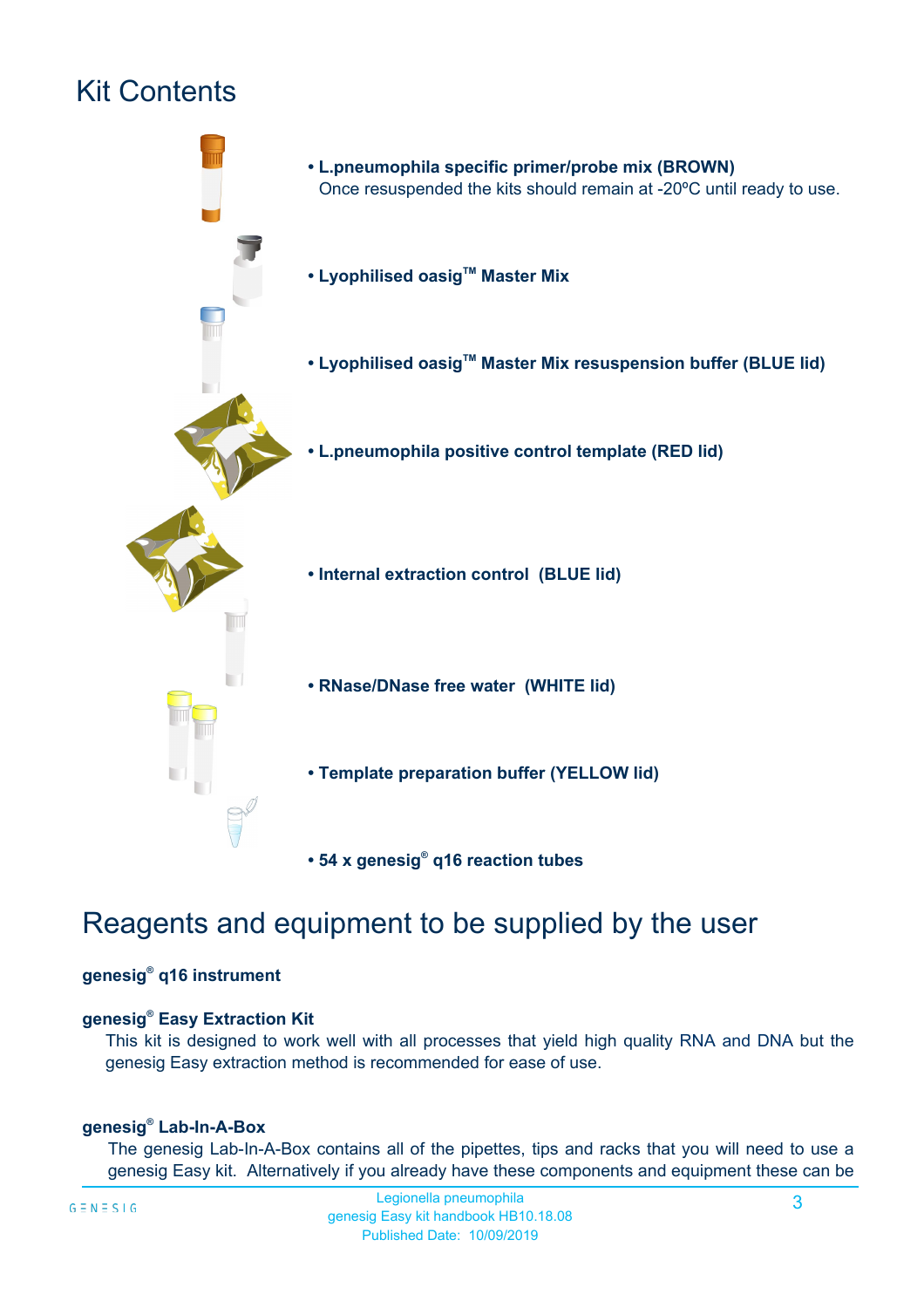## Step-by-step guide

### 1. Create your reaction mix



Use the blue pipette to transfer 500µl**\*** of the oasig Master Mix resuspension buffer into the tube of lyophilised oasig Master Mix and mix well by gently swirling. Then transfer all of that master mix into the brown tube labelled L.pneumophila primers/probe.

**\***Transfering 525µl of the oasig Master Mix resuspension buffer to your oasig Master Mix (instead of the 500µl recommended above) will enable you to take full advantage of the 50 reactions by accounting for volume losses during pipetting. In order to do so with the genesig Easy fixed volume pipettes use 1x blue, 2x red and 1x grey pipettes to make the total volume. Please be assured that this will not adversely affect the efficiency of the test.

Cap and shake tube to mix. A thorough shake is essential to ensure that all components are resuspended. **Failure to mix well can produce poor kit performance.**

Leave to stand for 5 minutes. Now your reaction mix is ready to use.

Store the reaction mix in the freezer from hereon.

#### Top tip

- Ensure that the reaction mix is mixed thoroughly before each use by shaking.
- **•** Once resuspended do not expose genesig Easy kit to temperatures above -20°C for longer than 30 minutes at a time.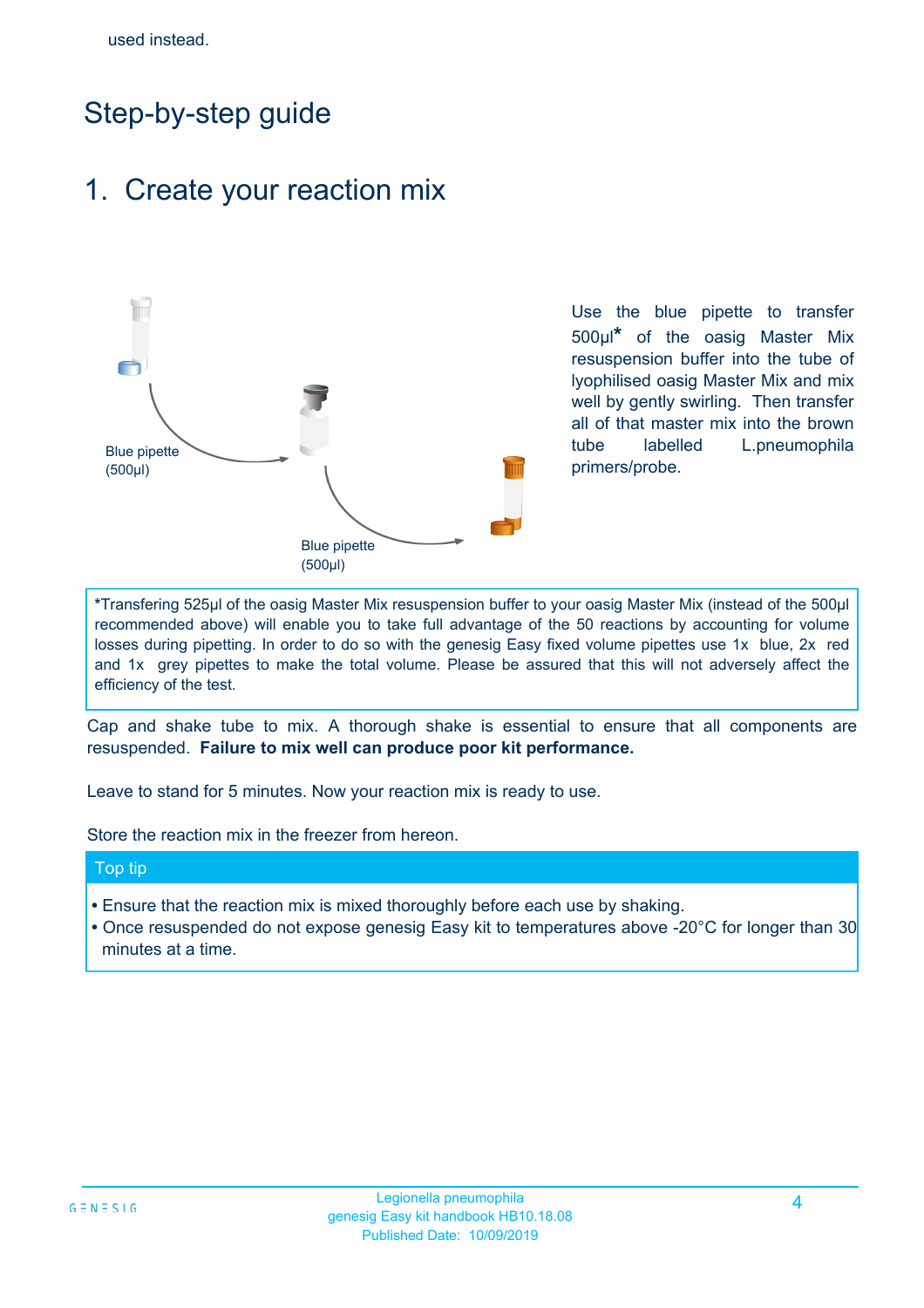## 2. Internal extraction control



Use the blue pipette to transfer 1000µl (2 x 500µl) of template preparation buffer into the Internal Extraction Control DNA tube. Cap and shake tube to mix.

Your kit contains Internal Extraction Control . This is added to your biological sample at the beginning of the extraction process. It is extracted along with the from your target of interest. The q16 will detect the presence of this Internal Extraction Control at the same time as your target. This is the ideal way to show that your extraction process has been successful.

#### **If you are using an alternative extraction kit:**

Use the red pipette to transfer 10µl of Internal Extraction Control DNA to your sample **after** the lysis buffer has been added then follow the rest of the extraction protocol.

#### **If you are using samples that have already been extracted:**

Use the grey pipette to transfer 5µl of Internal Extraction Control DNA to your extracted sample.

### 3. Add reaction mix to all reaction tubes



For every reaction to be run, use the red pipette to add 10µl of your L.pneumophila reaction mix to every tube.

#### Top tip

- Always pipette the reaction mix directly into the bottom of the tube.
- You can label the tube lids to aid your reaction setup but avoid labelling tube sides.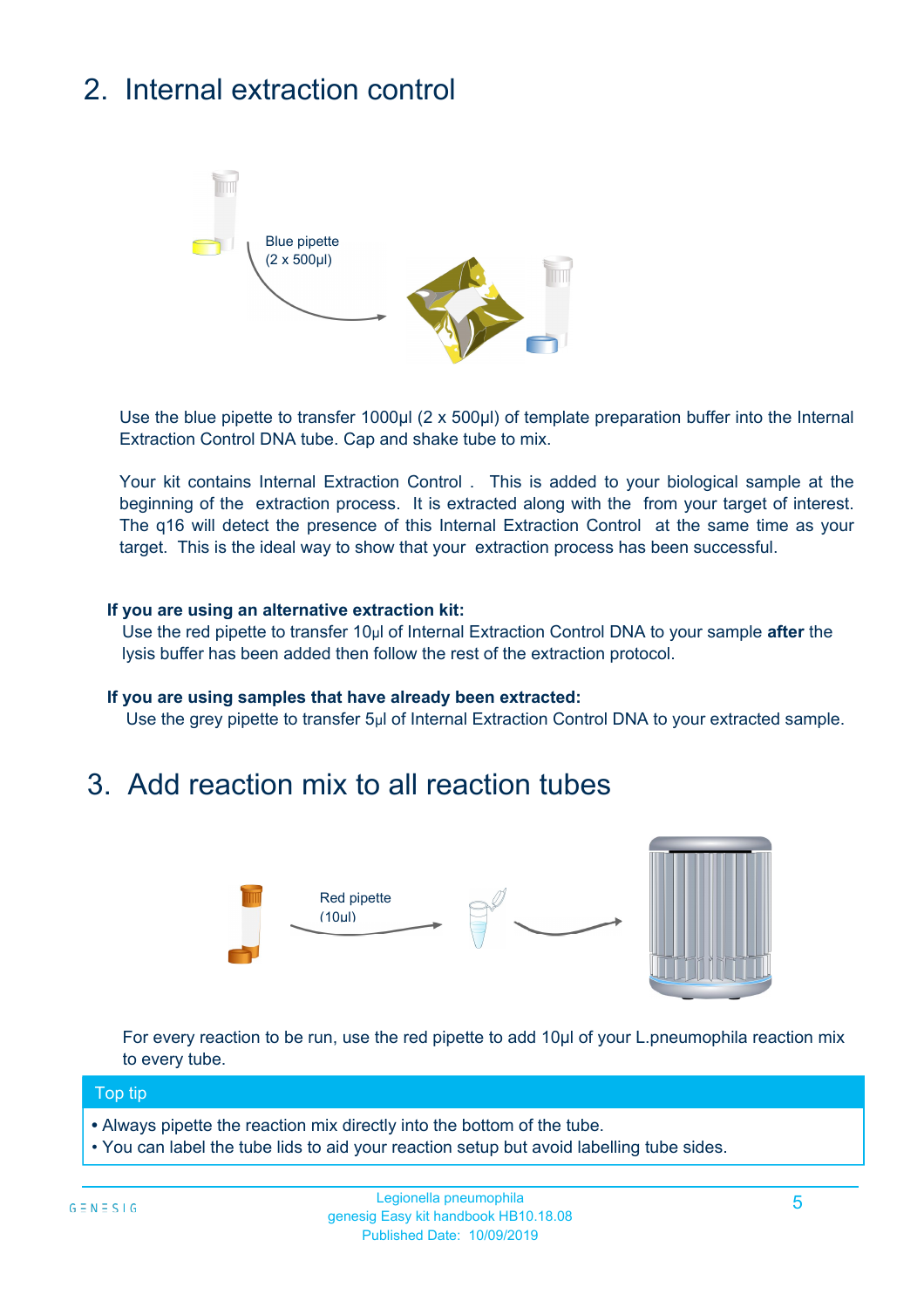### 4. Negative control



For each test you will require a negative control. Instead of , water is used. This sample should typically prove negative thus proving that all of your positive samples really are positive.

To create a negative control reaction simply use the red pipette to add 10µl of the water to the required reaction tubes. Close these tubes after adding the water.

Because some genesig kit targets are common in the environment you may occasionally see a "late" signal in the negative control. The q16 software will take this into account accordingly.

## Top tip

**•** Always add the water to the side of the tube to reduce the introduction of bubbles.

### 5. Set up a test



For each sample you wish to analyse, use the red pipette to add 10µl of your DNA sample to the required reaction tubes. Close these tubes after adding the sample. Always change pipette tips between samples.

#### Top tip

**•** Always add the DNA sample to the side of the tube to reduce the introduction of bubbles.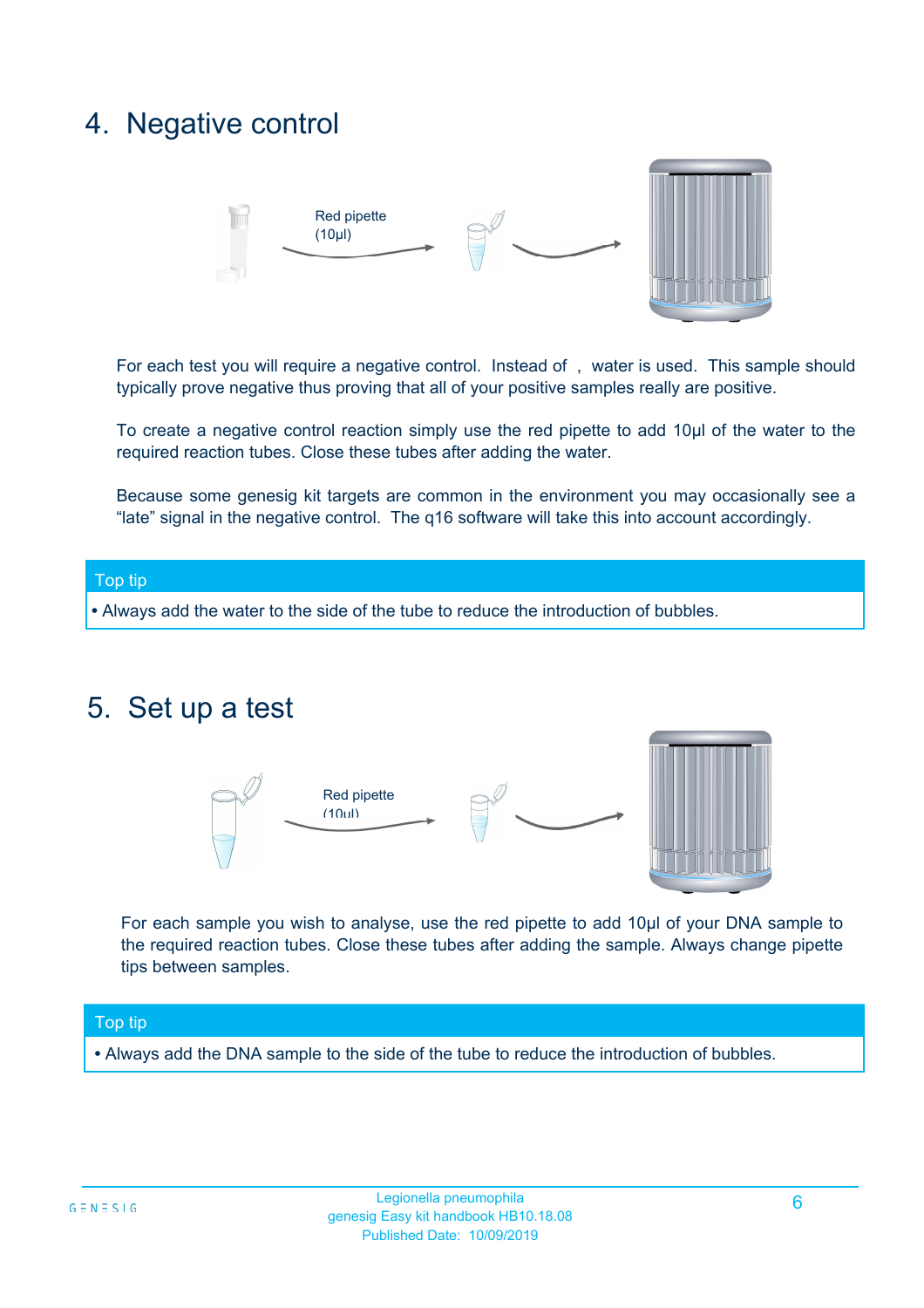## 6. Positive control



Use the blue pipette to transfer 1000µl (2 x 500µl) of template preparation buffer into the positive control template tube. Cap and shake tube to mix.

Each time you run a test you will require a positive control. This is a small portion of from your target of interest. It serves two purposes:

1. It will always test positive so it shows that everything is working as it should be.

2. The q16 software knows how much is present in the positive control. So it can automatically compare your sample of interest with the positive control to calculate the amount of target in your sample.

To create a positive control reaction, simply use 10µl of the positive control instead of your sample.



Take great care when setting up your positive control. The positive control template has the potential to give you a false positive signal in your other samples. Set positive controls up last after all other sample tubes are closed. Always change pipette tips between samples. You may even choose to set up positive controls in a separate room.

#### Top tip

**•** Always add the positive control to the side of the tube to reduce the introduction of bubbles.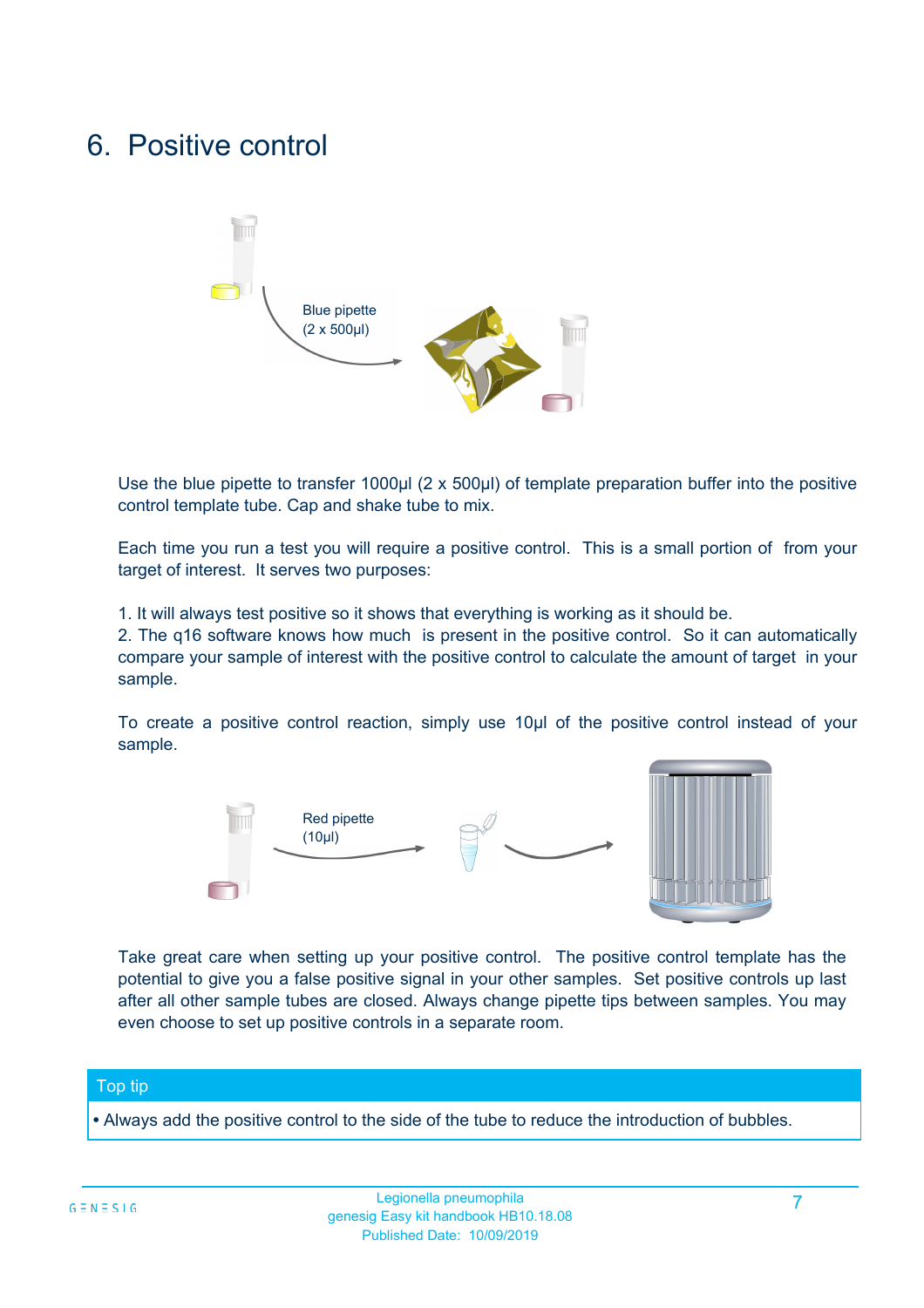## 7. Running the test

Place the tubes into the correct positions in your q16 as defined by the software, this may include positioning of empty tubes to ensure that the q16 lid is balanced. The run can then be started.

|                          | genesig q16 PCR software - 1.2                                               |                                            |                           |                                          | $\qquad \qquad \Box$<br>$\Sigma\!3$ |
|--------------------------|------------------------------------------------------------------------------|--------------------------------------------|---------------------------|------------------------------------------|-------------------------------------|
|                          | Unsaved (New Experiment 2<br>$\vert \cdot \vert$<br><b>Open Experiments:</b> | <b>B</b> Open<br>Save<br>$\frac{1}{2}$ New | Save As                   | <b>C</b> Close<br><b>X</b> Configuration | $G \equiv N \equiv S \mid G$        |
| <b>Stages:</b>           | Setup<br><b>Results</b>                                                      |                                            |                           |                                          |                                     |
| <b>Notes</b>             |                                                                              | <b>Samples</b>                             |                           | <b>Tests</b>                             |                                     |
|                          | <b>Name and Details</b>                                                      | Color<br>Name                              | Note                      | Color<br>Name                            | Note                                |
|                          | New Experiment 2017-10-26 11:06                                              | Sample 1                                   | 4                         | Test 1                                   | ÷                                   |
|                          | Kit type: genesig® Easy Target Detection kit                                 | Sample 2                                   |                           |                                          |                                     |
|                          | Instrument Id:                                                               | Sample 3                                   | $\equiv$                  |                                          | $\qquad \qquad \blacksquare$        |
|                          | Run Completion Time:                                                         | Sample 4                                   |                           |                                          |                                     |
| <b>Notes</b>             | A<br>$\overline{\mathbf{v}}$                                                 | Sample 5                                   | ♦<br>$\ddot{\phantom{1}}$ |                                          | 偷<br>₩                              |
| <b>Well Contents</b>     |                                                                              |                                            |                           | Run                                      |                                     |
| Pos.                     | Test                                                                         | Sample                                     |                           | <b>Run Status</b>                        |                                     |
| $\blacktriangleleft$     | Test 1                                                                       | <b>Negative Control</b>                    | $\blacktriangle$          |                                          |                                     |
| $\overline{2}$           | Test 1                                                                       | Positive Control                           |                           |                                          |                                     |
| $\overline{\mathbf{3}}$  | Test 1                                                                       | Sample 1                                   |                           | Show full log                            |                                     |
| $\overline{4}$           | Test 1                                                                       | Sample 2                                   |                           |                                          |                                     |
| 5                        | Test 1                                                                       | Sample 3                                   |                           | <b>Run Control</b>                       |                                     |
|                          | Test 1                                                                       | Sample 4                                   |                           |                                          |                                     |
|                          |                                                                              |                                            |                           |                                          |                                     |
|                          | Test 1                                                                       | Sample 5                                   |                           |                                          |                                     |
| 6<br>$\overline{7}$<br>8 |                                                                              |                                            | $\overline{\mathbf{v}}$   | Abort Run                                | $\triangleright$ Start Run          |

#### Top tip

- Before loading tubes into the q16, check for bubbles! Flick the bottom of the tubes to remove any bubbles that may have formed during the test setup.
- Apply centrifugal force with a sharp wrist action to ensure all solution is at the bottom of the reaction tube.
- When repeating a test you can use a previous file as a template by clicking 'open' then selecting File name > Files of Type > Experiment file as template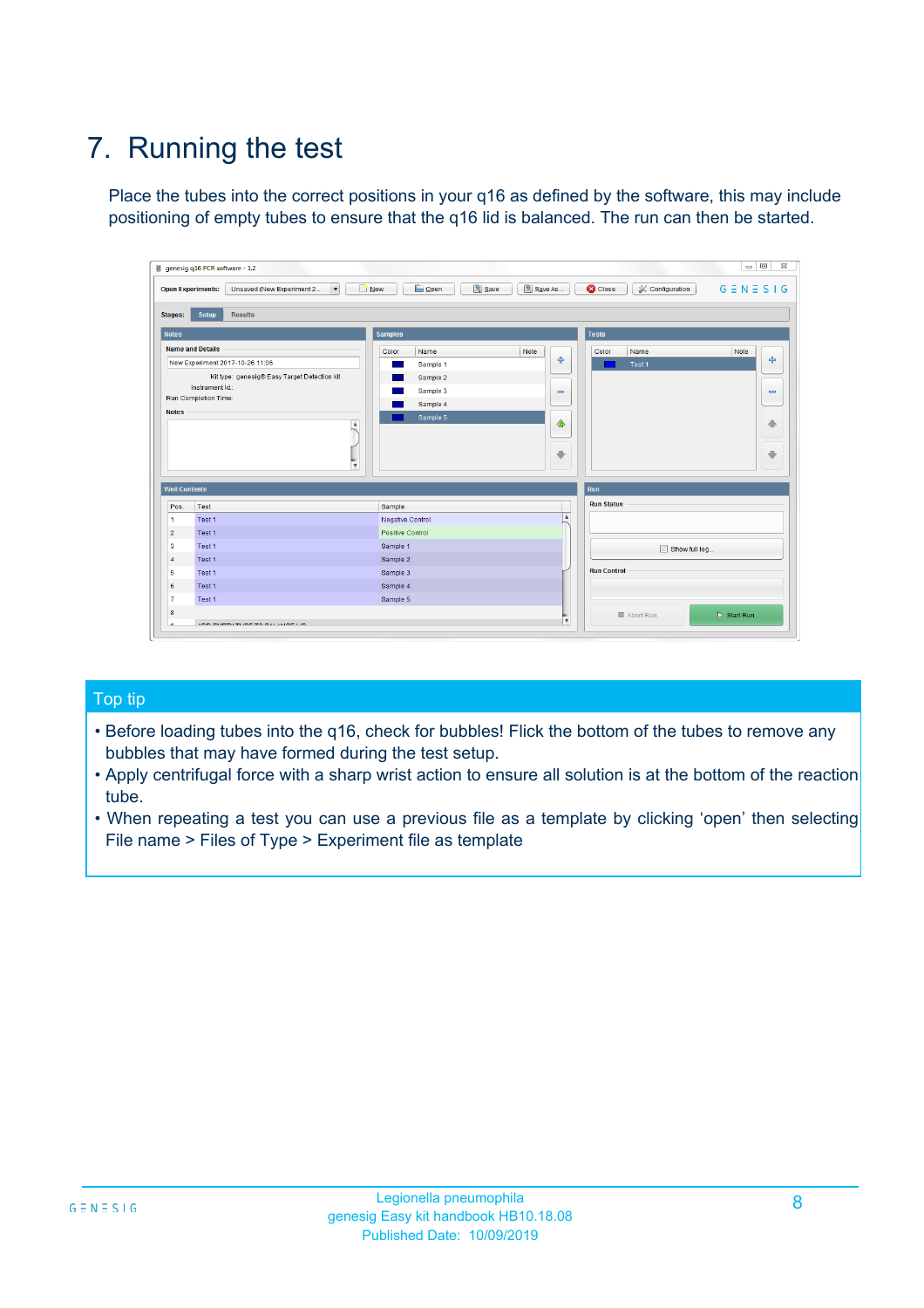### What do my results mean?

Analysis of your data is carried out automatically by the genesig q16. The following information is designed to help you fully understand a result or to troubleshoot:

### "Positive"

#### **Explanation**

Your sample has produced a positive result. Your target of interest is present and you can use the reported quantity.

"Negative"

#### **Explanation**

Your sample has produced a negative result. The target is not present in your sample.

#### "Test contaminated"

#### **Explanation**

The Negative Control should be completely free of any DNA. If you see this error message it means that at some point during the setup, the Negative Control has been contaminated with DNA and has given a positive signal. This contamination has invalidated the test. The Positive Control and your test samples are both possible sources of contaminating DNA. The genesig q16 reaction tubes from previous runs will also contain very high amounts of DNA so it is important that these are carefully disposed of after the run is completed and NEVER OPENED. It may be the case that your kits have become contaminated which will lead to the same problem occurring repeatedly.

#### **Solutions**

1. Clean your working area using a commercial DNA remover solution to ensure the area is DNA free at the start of your run and re-run the test

2. If the problem persists then the kit has become contaminated and it will have to be discarded and replaced with a new kit. When you open the new kit, run a simple test to show that changing the kit has solved the problem. Prepare a test which includes only the Positive Control, the Negative Control and one 'mock sample'. For the 'mock sample' add water instead of any sample DNA. The result for the Negative Control and the mock sample should be negative indicating that contamination is no longer present.

#### **Preventive action**

An ideal lab set-up has a 'Clean area' where the test reagents are prepared and a 'sample area' where DNA samples and the Positive Control template are handled. The best workflow involves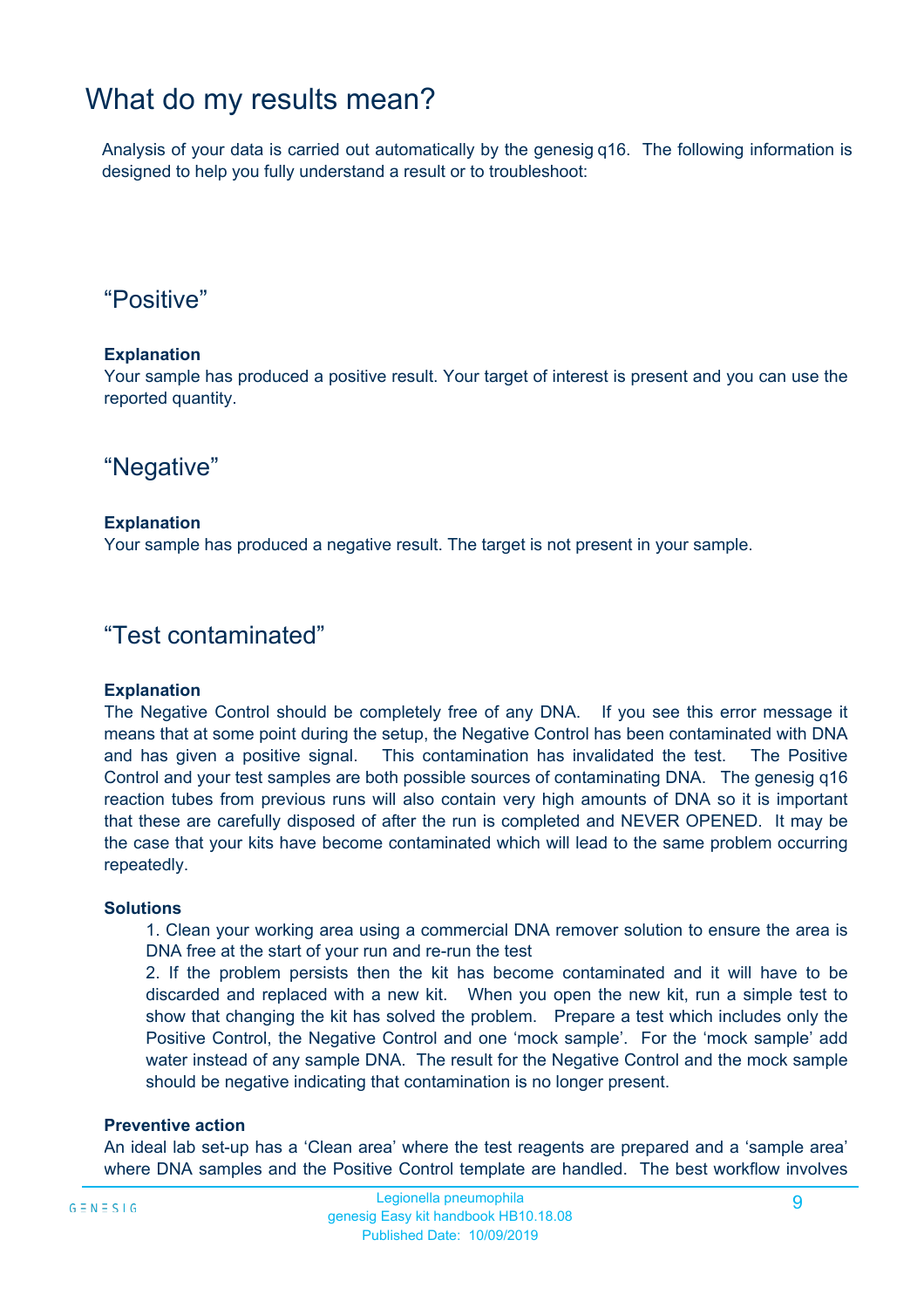setting up all the test components (excluding the positive control template) in the clean area and then moving the tests to the sample area for sample and Positive Control addition. If this method is followed then the kit components are always kept away from possible sources of contamination. For extra security the Negative Control can be completely prepared and sealed in the clean area. All work areas should be decontaminated regularly with DNA remover.

### "Sample preparation failed"

#### **Explanation**

The test has failed because the quality of the sample was not high enough. The Internal Extraction Control component identifies whether the sample has been prepared correctly and is of suitable quality. This error message means that this quality control test has failed and the sample quality is not high enough for analysis.

#### **Solutions**

1. Check the sample preparation protocol for any user errors then repeat.

2. Poor quality samples can result from overloading the sample preparation protocol with too much starting material. Try reducing the amount of starting material then repeat.

3. Failing to add the Internal extraction Control DNA to your sample during the sample preparation protocol can also lead to a reported result of "sample preparation failed". Ensure that this step has not been overlooked or forgotten. If your samples are derived from an archive store or from a process separate from your genesig Easy extraction kit; you must add 5µl of Internal Extraction Control DNA into each 0.5ml of your sample to make it suitable for use on the q16.

### "Positive result, poor quality sample"

#### **Explanation**

The test is positive so if you are only interested in obtaining a 'present or absent' answer for your sample then your result is reliable. However, the test contains an Internal Extraction Control component that identifies if the sample is of high quality. This quality control test has failed and the sample is not therefore of high enough quality to accurately calculate the exact copy number of DNA present. If you require quantitative information for your sample then proceed with the solutions below.

#### **Solution**

For appropriate solutions, read the "Sample preparation failed" section of this handbook.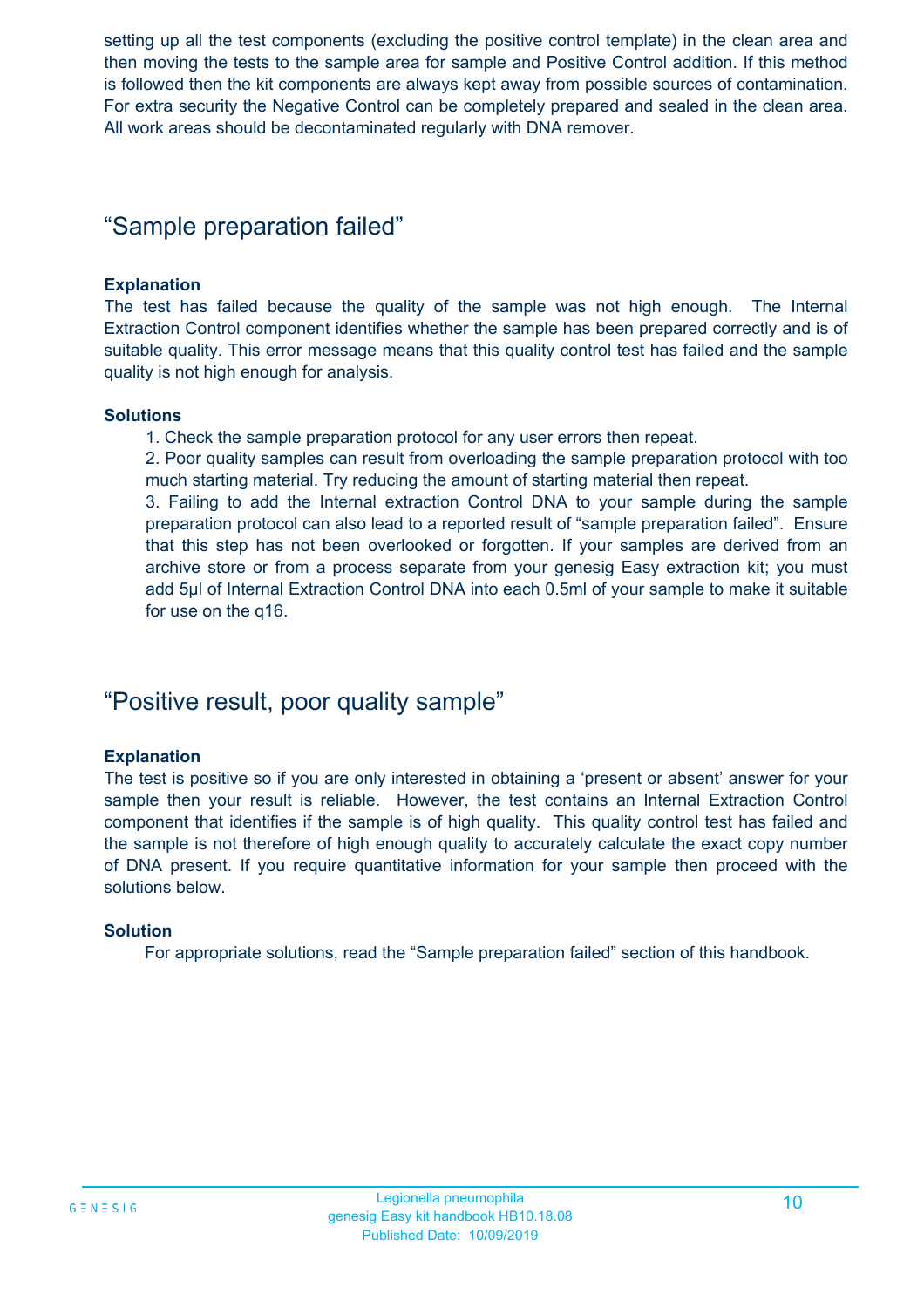### "Test failed"

#### **Explanation**

The test has failed because the Positive Control has not worked. The Positive Control is present to show that all aspects of the test are working correctly together. When this control test fails, the test as a whole is invalidated. This finding indicates that a problem has occurred in the reaction set-up part of the experiment and has nothing to do with sample preparation.

#### **Solutions**

1. Check the entire workflow and test set-up to look for any user errors, then repeat the test e.g. have the right colour pipettes and solutions been used with the correct tubes?

2. Ensure the positive and negative controls are inserted into the correct wells of your q16.

3. A component of the test may have 'gone off' due to handing errors, incorrect storage or exceeding the shelf life. When you open a new kit, run a simple test to show that changing the kit has solved the problem. Prepare a test which includes only the Positive Control, the Negative Control and one 'mock sample'. For the 'mock sample' add internal control template instead of any sample DNA. If the Positive Control works, the mock sample will now be called as a negative result.

### "Test failed and is contaminated"

#### **Explanation**

The Positive Control is indicating test failure, and the Negative Control is indicating test contamination. Please read the "Test Failed" and "Test contamination" sections of this technical support handbook for a further explanation.

#### **Solution**

For appropriate solutions, read both the "Test failed" and "Test contaminated" sections of this handbook.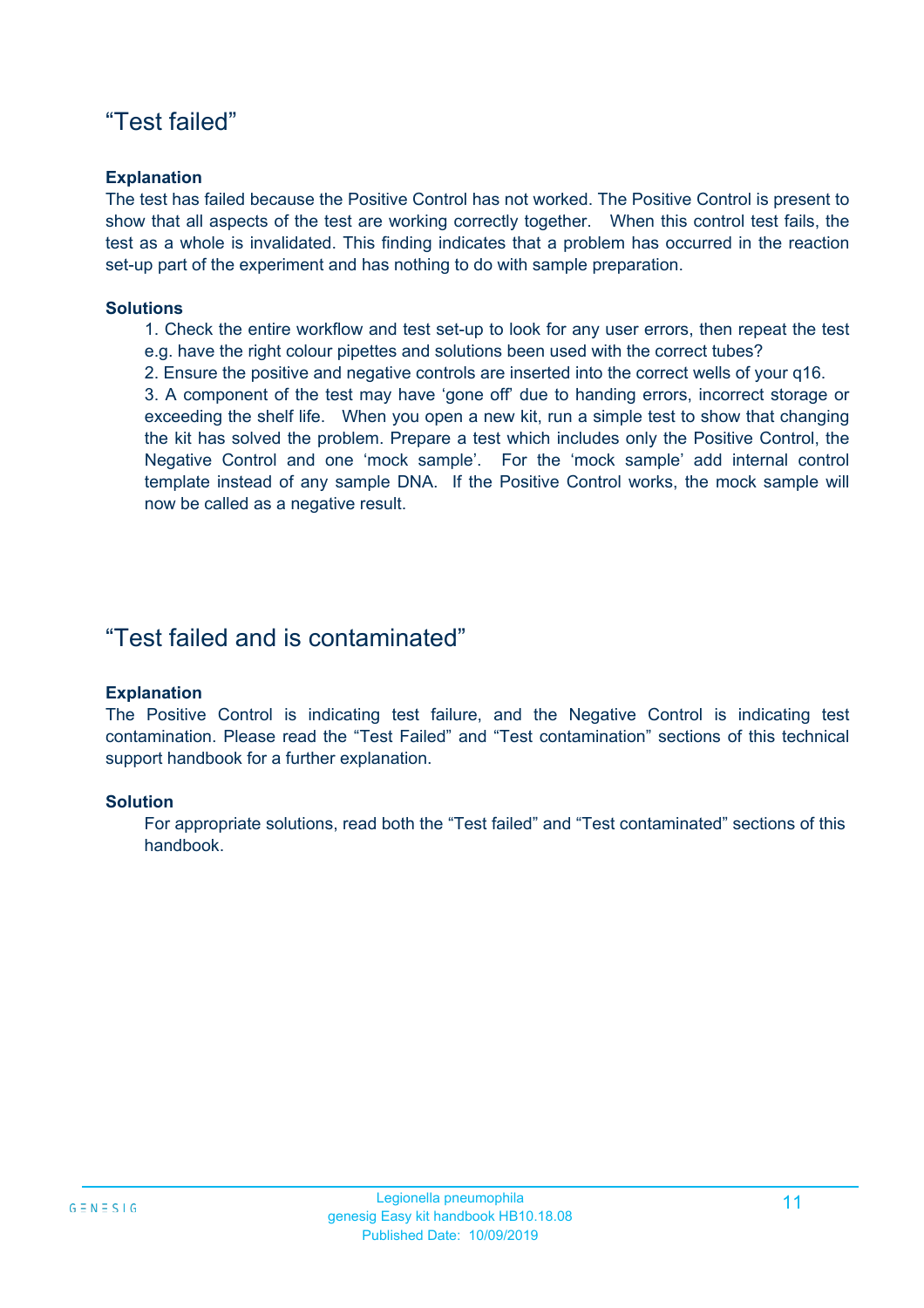## Legionella pneumophila

Legionella pneumophila is an aerobic, pleomorphic, flagellated, nonspore-forming gram-negative bacterium from the genus Legionella that inhabits freshwater ecosystems, where it is present in biofilm or as planktonic form. L. pneumophila is mainly found associated with protozoa, which serve as protection from hostile environments and as replication niche.

If inhaled, L. pneumophila is able to infect and replicate in human alveolar macrophages (within the lungs), eventually causing Legionnaires' disease which often leads to severe pneumonia. L. pneumophila transmission to humans occurs primarily from man-made environmental sources. As Legionella is an opportunistic pathogen, immune-compromised persons, those with chronic lung diseases, the elderly, smokers and men are more susceptible to contract the disease.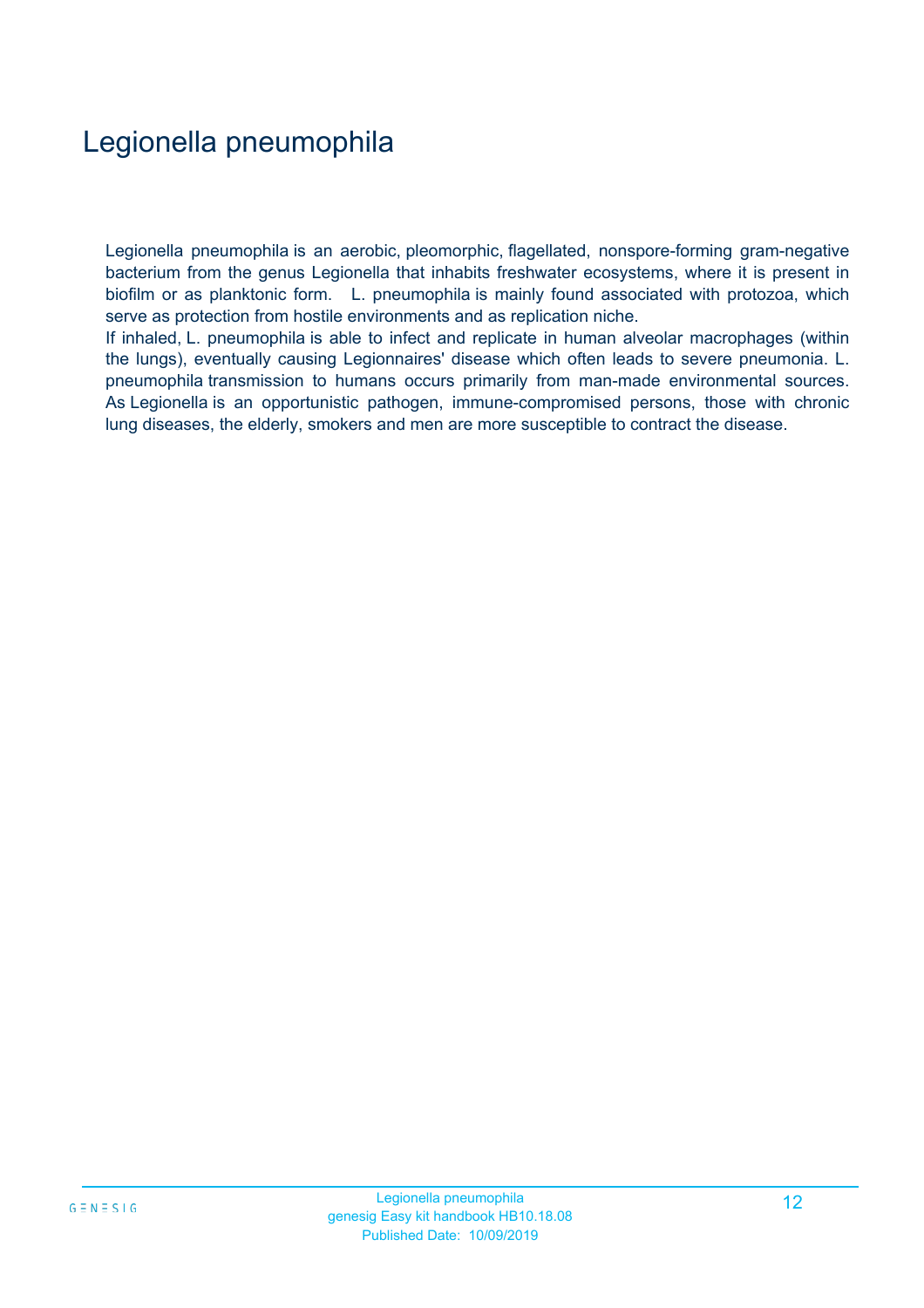## **Specificity**

The Primerdesign genesig Kit for Legionella pneumophila (L.pneumophila) genomes is designed for the in vitro quantification of L.pneumophila genomes. The kit is designed to have a broad detection profile. Specifically, the primers represent 100% homology with over 95% of the NCBI database reference sequences available at the time of design.

'Assays are designed to specifically detect the query target(s) at the >95% homology and identity required releases new versions. level in sillico and to prevent detection of any off-target sequences (unless specified ). The dynamics of genetic variation means that new sequence information may become available after the initial design. Primerdesign periodically reviews the detection profiles of our kits and when

If you require further information, or have a specific question about the detection profile of this kit then please send an e.mail to enquiry@primerdesign.co.uk and our bioinformatics team will answer your question.